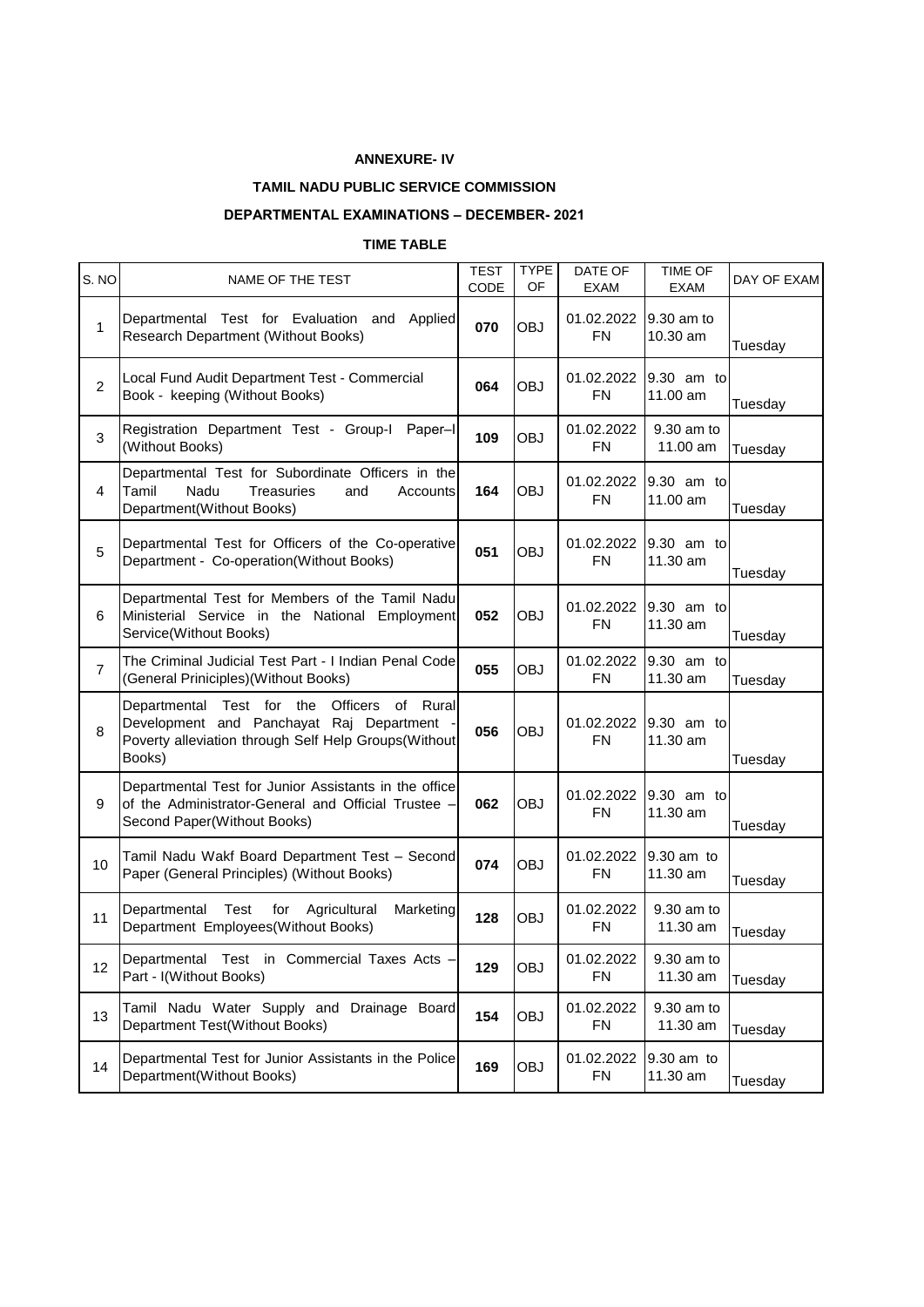| 15 | Departmental Test for Supervisors of Industrial Co-<br>operative in the Industries Department - Co-<br>operation General - First Paper - Co-operative Law<br>(Without Books)                                                                                                                                                 | 001 | <b>OBJ</b> | 01.02.2022<br><b>FN</b> | 9.30 am to<br>12.00 Noon | Tuesday |
|----|------------------------------------------------------------------------------------------------------------------------------------------------------------------------------------------------------------------------------------------------------------------------------------------------------------------------------|-----|------------|-------------------------|--------------------------|---------|
| 16 | Departmental Test in the Tamil Nadu Medical<br>Code(With Books)                                                                                                                                                                                                                                                              | 002 | <b>OBJ</b> | 01.02.2022<br>FN.       | 9.30 am to<br>12.00 Noon | Tuesday |
| 17 | Survey Department Test - Draughtsman Test -<br>Paper - I(Without Books)                                                                                                                                                                                                                                                      | 003 | <b>OBJ</b> | 01.02.2022<br><b>FN</b> | 9.30 am to<br>12.00 Noon | Tuesday |
| 18 | Survey Department Test - Field Surveyor's Test -<br>Paper - I(Without Books)                                                                                                                                                                                                                                                 | 004 | <b>OBJ</b> | 01.02.2022<br><b>FN</b> | 9.30 am to<br>12.00 Noon | Tuesday |
| 19 | Departmental Test for Municipal Commissioner in the<br>Municipal Administration Department -Part-I (Without<br>Books)                                                                                                                                                                                                        | 006 | <b>OBJ</b> | 01.02.2022<br><b>FN</b> | 9.30 am to<br>12.00 Noon | Tuesday |
| 20 | Departmental Test on Motor Vehicles Act and Rules<br>for Transport Department staff<br>(Without Books)                                                                                                                                                                                                                       | 007 | <b>OBJ</b> | 01.02.2022<br><b>FN</b> | 9.30 am to<br>12.00 Noon | Tuesday |
| 21 | Departmental Test for Staff of Rural Development<br>and Panchayat Raj Department - Tamil Nadu<br>Panchayat Act, 1994 & Rules and Constitution of<br>India(Without Books)                                                                                                                                                     | 008 | <b>OBJ</b> | 01.02.2022<br>FN.       | 9.30 am to<br>12.00 Noon | Tuesday |
| 22 | Departmental Test in the Tamil Nadu Services<br>Manual Volume-I for the Staff of the Tamil Nadu<br><b>Public Service Commission (Without Books)</b>                                                                                                                                                                          | 009 | <b>OBJ</b> | 01.02.2022<br><b>FN</b> | 9.30 am to<br>12.00 Noon | Tuesday |
| 23 | Departmental Test in the Manual of Firemanship for<br>Officers of Tamil Nadu Fire and Rescue Services -<br>First Paper (Without Books)                                                                                                                                                                                       | 053 | <b>OBJ</b> | 01.02.2022<br><b>FN</b> | 9.30 am to<br>12.00 Noon | Tuesday |
| 24 | Fisheries Departmental Test - II Part - A - Marine<br><b>Fisheries (Without Books)</b>                                                                                                                                                                                                                                       | 054 | <b>OBJ</b> | 01.02.2022<br><b>FN</b> | 9.30 am to<br>12.00 Noon | Tuesday |
| 25 | Forest Department Test - Forest Law and Forest<br>Revenue(With Books)                                                                                                                                                                                                                                                        | 073 | <b>OBJ</b> | 01.02.2022<br><b>FN</b> | 9.30 am to<br>12.00 Noon | Tuesday |
| 26 | Departmental Test for the Ministerial Staff of the<br>Department of the Economics and Statistics (Without<br>Books)                                                                                                                                                                                                          | 075 | <b>OBJ</b> | 01.02.2022<br><b>FN</b> | 9.30 am to<br>12.00 Noon | Tuesday |
| 27 | Account Test for Highways Department Officers and<br>Subordinates - First Paper(Without Books)                                                                                                                                                                                                                               | 106 | <b>OBJ</b> | 01.02.2022<br><b>FN</b> | 9.30 am to<br>12.00 Noon | Tuesday |
| 28 | The Jail Test Part - I (a) Indian Penal Code(Without<br>Books)                                                                                                                                                                                                                                                               | 107 | <b>OBJ</b> | 01.02.2022<br>FN        | 9.30 am to<br>12.00 Noon | Tuesday |
| 29 | Departmental Test for appointment as Assistant Audit<br>Officers in the Audit wing of the Hindu Religious and<br>Charitable Endowments (Admn.) Department - Part -<br>I(a) Hindu Religious and Charitable Endowments (A)<br>Act, 1959 and the Rules framed thereunder and other<br>Acts (Theory & Practical) (Without Books) | 108 | <b>OBJ</b> | 01.02.2022<br><b>FN</b> | 9.30 am to<br>12.00 Noon | Tuesday |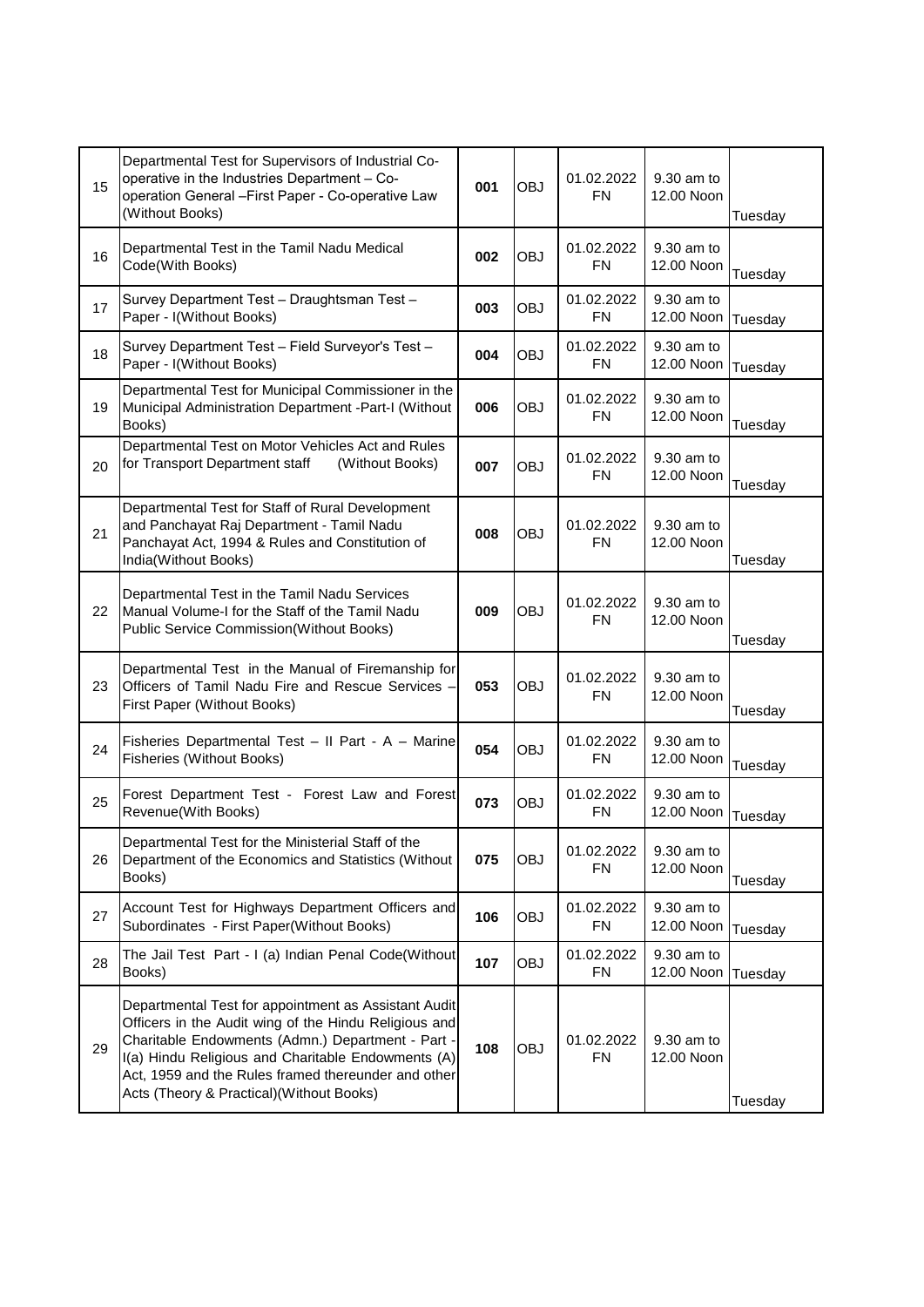| 30 | The Account Test for Public Works Department<br>Officers and Subordinates - Part - I(With Books)                                                                                                                                                                                 | 110   | OBJ        | 01.02.2022<br><b>FN</b> | 9.30 am to<br>12.00 Noon | Tuesday |
|----|----------------------------------------------------------------------------------------------------------------------------------------------------------------------------------------------------------------------------------------------------------------------------------|-------|------------|-------------------------|--------------------------|---------|
| 31 | Tamil Nadu Maritime Board Test - Lower Grade<br>(Without Books)                                                                                                                                                                                                                  | $112$ | OBJ        | 01.02.2022<br><b>FN</b> | 9.30 am to<br>12.00 Noon | Tuesday |
| 32 | Departmental Test for Government Press Officers<br>(Without Books)                                                                                                                                                                                                               | 149   | <b>OBJ</b> | 01.02.2022<br>FN        | 9.30 am to<br>12.00 Noon | Tuesday |
| 33 | Departmental Test for Members of the Staff of the<br>Tamil Nadu Khadi and Village Industries Board -<br>Paper<br>Gandhiji's<br>Collected<br>First<br>on<br>Works<br>Volume - V (Tamil) (Tamil version only) (Without<br>Books)                                                   | 158   | <b>OBJ</b> | 01.02.2022<br><b>FN</b> | 9.30 am to<br>12.00 Noon | Tuesday |
| 34 | Animal Husbandry Department Test<br>(With<br>Books)                                                                                                                                                                                                                              | 162   | OBJ        | 01.02.2022<br><b>FN</b> | 9.30 am to<br>12.00 Noon | Tuesday |
| 35 | Social Welfare Departmental Examination Paper -I<br>Child Development (With Books)                                                                                                                                                                                               | 173   | OBJ        | 01.02.2022<br><b>FN</b> | 9.30 am to<br>12.00 Noon | Tuesday |
| 36 | Registration Department Test - Group-I Paper-II<br>(Without Books)                                                                                                                                                                                                               | 120   | OBJ        | 01.02.2022<br>ΑN        | 2.30 pm to<br>4.00 pm    | Tuesday |
| 37 | Departmental Test for Officers of the National<br><b>Employment Service(Without Books)</b>                                                                                                                                                                                       | 058   | <b>OBJ</b> | 01.02.2022<br>AN        | $2.30$ pm to<br>4.30pm   | Tuesday |
| 38 | Departmental Test for Officers of the Co-operative<br>Department<br>Co-operative<br>$\blacksquare$<br>Credit<br>andl<br>Banking(Without Books)                                                                                                                                   | 061   | OBJ        | 01.02.2022<br>AN        | 2.30 pm to<br>4.30pm     | Tuesday |
| 39 | The Criminal Judicial Test Part - II Code of Criminal<br>Procedure (General Priniciples) (Without Books)                                                                                                                                                                         | 069   | OBJ        | 01.02.2022<br>ΑN        | $2.30$ pm to<br>4.30pm   | Tuesday |
| 40 | The Civil and Criminal Judicial test for Members of<br>the Judicial Department - Part - I (Without Books)                                                                                                                                                                        | 105   | OBJ        | 01.02.2022<br>AN        | 2.30 pm to<br>4.30pm     | Tuesday |
| 41 | Departmental Test for the Officers<br>of Rural<br>Development and Panchayat Raj Department -<br>Scheme Administration (RD & PR Institution) and<br>The Tamil Nadu Transparency in Tenders Act, 1998<br>and the Tamil Nadu Transparency in Tenders Rules,<br>2000 (Without Books) | 111   | <b>OBJ</b> | 01.02.2022<br>AN        | $2.30$ pm to<br>4.30pm   | Tuesday |
| 42 | Departmental Test in Commercial Taxes Acts -<br>Part - II(Without Books)                                                                                                                                                                                                         | 145   | <b>OBJ</b> | 01.02.2022<br>AN        | 2.30 pm to<br>4.30pm     | Tuesday |
| 43 | Agricultural Department Test for the Members of the<br>Tamil Nadu Ministerial Service in the Agriculture<br>Department (Without Books)                                                                                                                                           | 161   | <b>OBJ</b> | 01.02.2022<br>AN        | 2.30 pm to<br>4.30pm     | Tuesday |
| 44 | Tamil Nadu Wakf Board Department Test - First<br>Paper (Detailed Application) (Without Books)                                                                                                                                                                                    | 171   | OBJ        | 01.02.2022<br>AN        | 2.30 pm to<br>4.30pm     | Tuesday |
| 45 | Survey Department Test - Deputy Inspector of<br>Survey and Land Records Test - Paper - I (Without<br>Books)                                                                                                                                                                      | 005   | OBJ        | 01.02.2022<br>AN        | 2.30 pm to<br>5.00 pm    | Tuesday |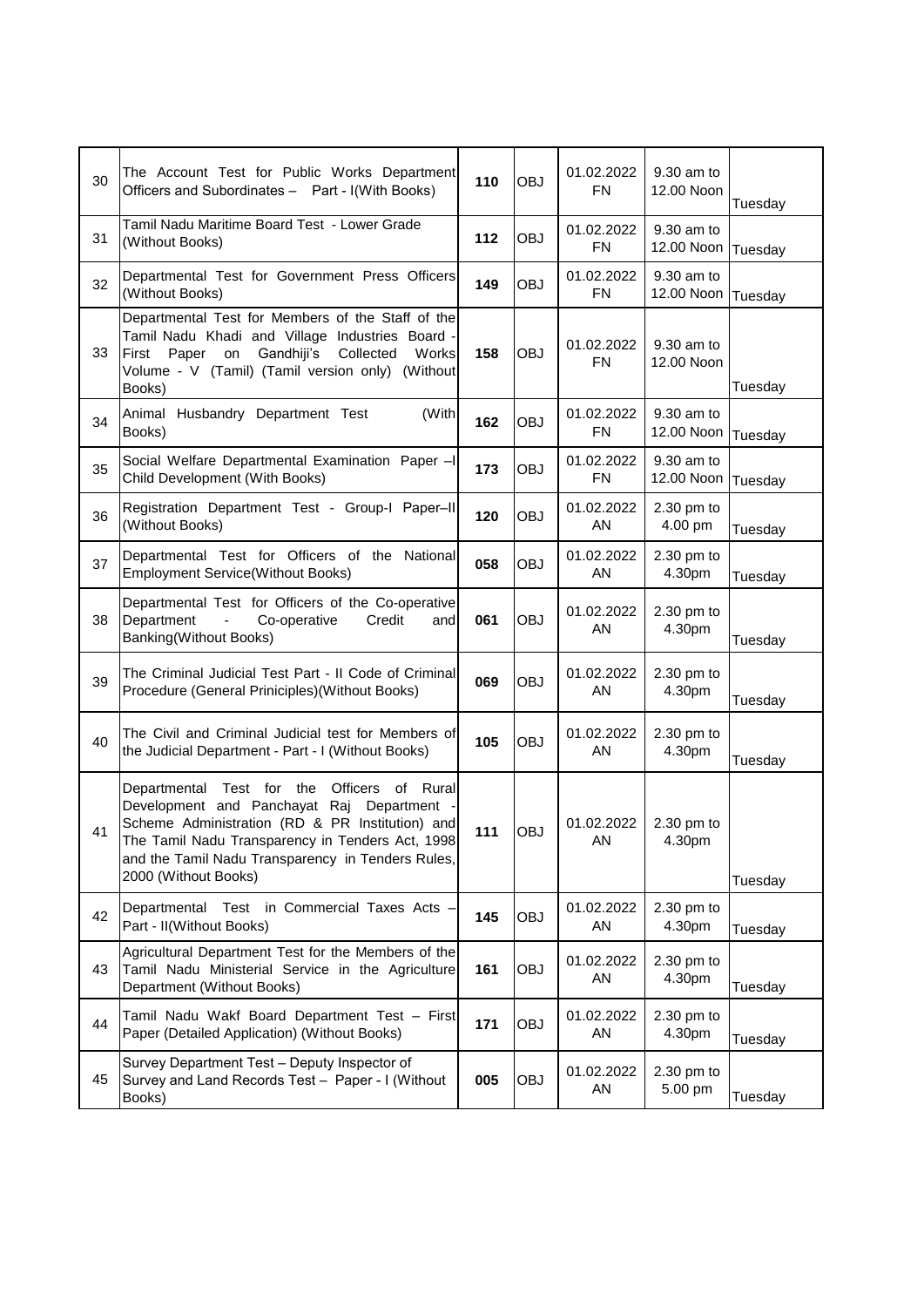| 46 | Departmental Test for the staff of the Rural<br>Development and Panchayat Raj Department -<br>Scheme Administration(Without Books)                                                                                                                                                                                         | 010 | <b>OBJ</b> | 01.02.2022<br>AN | 2.30 pm to<br>5.00 pm | Tuesday |
|----|----------------------------------------------------------------------------------------------------------------------------------------------------------------------------------------------------------------------------------------------------------------------------------------------------------------------------|-----|------------|------------------|-----------------------|---------|
| 47 | Departmental Test for Supervisors of Industrial Co-<br>operative in the Industries Department - Co-operation<br>General - Second Paper -Co-operative Principles and<br>Practice (Without Books)                                                                                                                            | 011 | <b>OBJ</b> | 01.02.2022<br>ΑN | 2.30 pm to<br>5.00 pm | Tuesday |
| 48 | Departmental Test for Municipal Commissioner in the<br>Municipal Administration Department-Part-II (Without<br>Books)                                                                                                                                                                                                      | 016 | <b>OBJ</b> | 01.02.2022<br>ΑN | 2.30 pm to<br>5.00 pm | Tuesday |
| 49 | Departmental Test in the Code of Criminal Procedure<br>for the Staff of the Transport Department (Without<br>Books)                                                                                                                                                                                                        | 017 | <b>OBJ</b> | 01.02.2022<br>AN | 2.30 pm to<br>5.00 pm | Tuesday |
| 50 | Subordinate Accounts Services Examinations -<br>Paper - II (Accounts and Audit of Local Bodies<br>Application of Rules and Audit Checks) (Without<br>Books)                                                                                                                                                                | 050 | <b>OBJ</b> | 01.02.2022<br>AN | 2.30 pm to<br>5.00 pm | Tuesday |
| 51 | Departmental Test in the Manual of Firemanship for<br>Officers of Tamil Nadu Fire and Rescue Services -<br>Second Paper(Without Books)                                                                                                                                                                                     | 059 | <b>OBJ</b> | 01.02.2022<br>AN | 2.30 pm to<br>5.00 pm | Tuesday |
| 52 | Fisheries Departmental Test - II Part - B - Inland<br>Fisheries(Without Books)                                                                                                                                                                                                                                             | 060 | <b>OBJ</b> | 01.02.2022<br>AN | 2.30 pm to<br>5.00 pm | Tuesday |
| 53 | COMPENDIUM OF OFFICE ORDERS AND<br>INSTRUCTIONS TO APPLICANTS(Without Books)<br>for the Staff of the TNPSC                                                                                                                                                                                                                 | 076 | <b>OBJ</b> | 01.02.2022<br>AN | 2.30 pm to<br>5.00 pm | Tuesday |
| 54 | Forest Department Test -<br>Tamil Nadu Forest<br>Department Code and Accounts(With Books)                                                                                                                                                                                                                                  | 104 | <b>OBJ</b> | 01.02.2022<br>ΑN | 2.30 pm to<br>5.00 pm | Tuesday |
| 55 | Account Test for Highways Department Officers and<br>Subordinates - Second Paper(Without Books)                                                                                                                                                                                                                            | 117 | <b>OBJ</b> | 01.02.2022<br>AN | 2.30 pm to<br>5.00 pm | Tuesday |
| 56 | The Jail Test Part - I<br>(b) Code of Criminal<br>Procedure(Without Books)                                                                                                                                                                                                                                                 | 118 | <b>OBJ</b> | 01.02.2022<br>AN | 2.30 pm to<br>5.00 pm | Tuesday |
| 57 | Departmental Test for appointment as Assistant Audit<br>Officers in the Audit wing of the Hindu Religious and<br>Charitable Endowments (Admn.) Department - Part -<br>I (b) Fundamental Rules, Travelling Allowance Rules,<br>Pension Rules and Temple Servants Services Rules<br>etc (Theory & Practical) (Without Books) | 119 | <b>OBJ</b> | 01.02.2022<br>AN | 2.30 pm to<br>5.00 pm | Tuesday |
| 58 | The Account Test for Public Works Department<br>Officers and Subordinates -<br>Part $-$ II<br>(With<br>Books)                                                                                                                                                                                                              | 122 | <b>OBJ</b> | 01.02.2022<br>AN | 2.30 pm to<br>5.00 pm | Tuesday |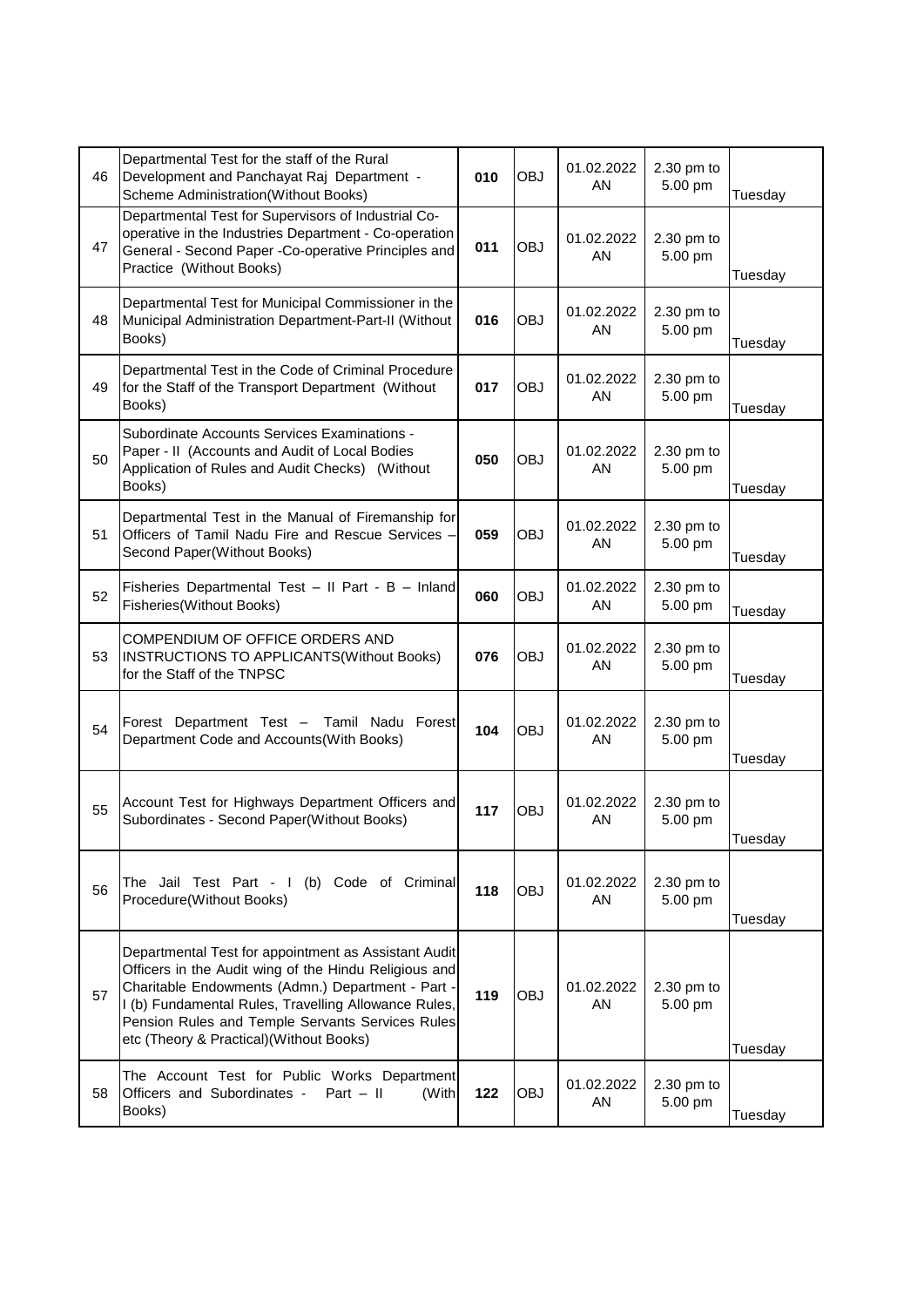| 59 | Tamil Nadu Maritime Board Test - Higher Grade<br>(Without Books)                                                                                                                                                                          | 135 | <b>OBJ</b> | 01.02.2022<br>AN         | 2.30 pm to<br>5.00 pm    | Tuesday   |
|----|-------------------------------------------------------------------------------------------------------------------------------------------------------------------------------------------------------------------------------------------|-----|------------|--------------------------|--------------------------|-----------|
| 60 | The Stationery and Printing Department Test - Part -<br>A(Without Books)                                                                                                                                                                  | 159 | <b>OBJ</b> | 01.02.2022<br>AN         | 2.30 pm to<br>5.00 pm    | Tuesday   |
| 61 | Departmental Test for Members of the Staff of the<br>Tamil Nadu Khadi and Village Industries Board -<br>Second Paper on the Hand Book pattern of Financial<br>Assistance by the Khadi and Village Industries<br>Commission(Without Books) | 168 | <b>OBJ</b> | 01.02.2022<br>ΑN         | $2.30$ pm to<br>5.00 pm  | Tuesday   |
| 62 | Social Welfare Departmental Examination Paper-II<br>Nutrition(With Books)                                                                                                                                                                 | 174 | <b>OBJ</b> | 01.02.2022<br>AN         | 2.30 pm to<br>5.00 pm    | Tuesday   |
| 63 | Departmental Test for Officers of the Co-operative<br>Department - Book - Keeping<br>(without Books)                                                                                                                                      | 057 | <b>OBJ</b> | 02.02.2022<br><b>FN</b>  | 9.30 am to<br>10.30 am   | Wednesday |
| 64 | The Revenue Test - Part - I (Without Books)                                                                                                                                                                                               | 101 | OBJ        | 02.02.2022<br><b>FN</b>  | 9.30 am to<br>10.30 am   | Wednesday |
| 65 | Registration Department Test - Group - II (Without<br>Books)                                                                                                                                                                              | 133 | <b>OBJ</b> | 02.02.2022<br><b>FN</b>  | 9.30 am to<br>11.00 am   | Wednesday |
| 66 | The Criminal Judicial Test Part - I Indian Penal Code<br>(Detailed Applications) (Without Books)                                                                                                                                          | 103 | OBJ        | 02.02.2022<br>${\sf FN}$ | 9.30 am to<br>11.30 am   | Wednesday |
| 67 | The Civil and Criminal Judicial test for Members of<br>the Judicial Department - Part - II (Without Books)                                                                                                                                | 116 | <b>OBJ</b> | 02.02.2022<br><b>FN</b>  | 9.30 am to<br>11.30 am   | Wednesday |
| 68 | Departmental Test for the Officers<br>of<br>Rural<br>Development and Panchayat Raj Department - Basic<br>Technical skills for Administrators and e-gov modules                                                                            | 123 | <b>OBJ</b> | 02.02.2022               | 9.30 am to               |           |
|    | of various RD Schemes and Administration(Without<br>Books)                                                                                                                                                                                |     |            | <b>FN</b>                | 11.30 am                 | Wednesday |
| 69 | Departmental Test in Commercial Taxes Acts -<br>Part - III(Without Books)                                                                                                                                                                 | 155 | OBJ        | 02.02.2022<br><b>FN</b>  | 9.30 am to<br>11.30 am   | Wednesday |
| 70 | Test for the Technical<br>Agricultural<br>Department<br>Officers of the Agriculture Department (Without<br>Books)                                                                                                                         | 167 | <b>OBJ</b> | 02.02.2022<br>FN         | 9.30 am to<br>11.30 am   | Wednesday |
| 71 | Departmental Test for Supervisors of Industrial Co-<br>operative in the Industries Department - Industrial Co-<br>operation (Without Books)                                                                                               | 012 | OBJ        | 02.02.2022<br><b>FN</b>  | 9.30 am to<br>12.00 Noon | Wednesday |
| 72 | Survey Department Test - Sub-Inspector of Survey<br>and Land Records Test - Paper - I(Without Books)                                                                                                                                      | 013 | OBJ        | 02.02.2022<br><b>FN</b>  | 9.30 am to<br>12.00 Noon | Wednesday |
| 73 | Departmental Test -<br>Tamil Nadu Fire Service<br>Manual(Without Books)                                                                                                                                                                   | 066 | OBJ        | 02.02.2022<br><b>FN</b>  | 9.30 am to<br>12.00 Noon | Wednesday |
| 74 | Fisheries Departmental Test - II Part -C - Fisheries<br>Technology(Without Books)                                                                                                                                                         | 067 | OBJ        | 02.02.2022<br><b>FN</b>  | 9.30 am to<br>12.00 Noon | Wednesday |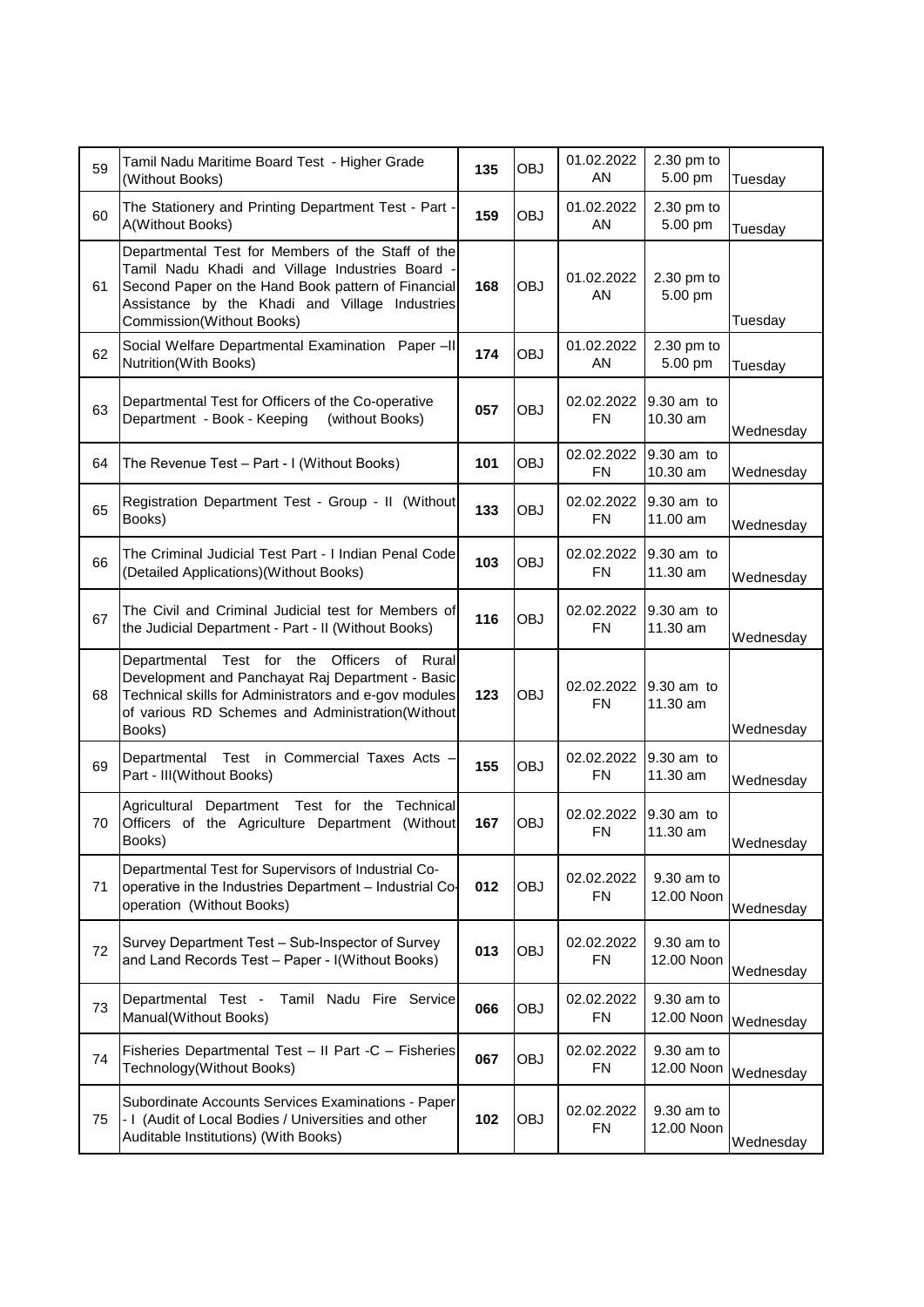| 76 | Forest Department Test - Fundamental Rules of<br>Tamil Nadu Government, Tamil Nadu State Service<br>Rules etc., (With Books)                                                                                                                                                | 121 | <b>OBJ</b> | 02.02.2022<br>FN        | 9.30 am to<br>12.00 Noon | Wednesday |
|----|-----------------------------------------------------------------------------------------------------------------------------------------------------------------------------------------------------------------------------------------------------------------------------|-----|------------|-------------------------|--------------------------|-----------|
| 77 | Departmental Test for Audit Assistants of Highways<br>Department<br>First<br>$\overline{\phantom{0}}$<br>Paper<br>(Theoretical<br>&l<br>Practical) (Without Books)                                                                                                          | 125 | <b>OBJ</b> | 02.02.2022<br><b>FN</b> | 9.30 am to<br>12.00 Noon | Wednesday |
| 78 | Departmental Test for Audit Superintendents of<br>Highways Department - Fourth Paper (Public Works<br>and General Accounts - Theoretical and Practical)<br>(Without Books)                                                                                                  | 126 | <b>OBJ</b> | 02.02.2022<br><b>FN</b> | 9.30 am to<br>12.00 Noon | Wednesday |
| 79 | Departmental Test for Officers of the Probation<br>Branch of the Jail Department - Part - I Section - A<br>(Indian Penal Code) (Without Books)                                                                                                                              | 127 | <b>OBJ</b> | 02.02.2022<br><b>FN</b> | 9.30 am to<br>12.00 Noon | Wednesday |
| 80 | Departmental Test for appointment as Assistant Audit<br>Officers in the Audit wing of the Hindu Religious and<br>Charitable Endowments (Admn.) Department - Part -<br>(a) Accounts and Audit of Hindu Religious<br>II.<br>Institutions (Theory & Practical) (Without Books) | 130 | <b>OBJ</b> | 02.02.2022<br><b>FN</b> | 9.30 am to<br>12.00 Noon | Wednesday |
| 81 | The Jail Test Part - I (c) Laws, Rules, Regulations<br>and Orders relating to Jail Management(Without<br>Books)                                                                                                                                                             | 131 | <b>OBJ</b> | 02.02.2022<br><b>FN</b> | 9.30 am to<br>12.00 Noon | Wednesday |
| 82 | The Stationery and Printing Department Test - Part -<br><b>B</b> (Without Books)                                                                                                                                                                                            | 165 | <b>OBJ</b> | 02.02.2022<br><b>FN</b> | 9.30 am to<br>12.00 Noon | Wednesday |
| 83 | Social Welfare Departmental Examination Paper-III-<br>Social Legislations (Part - I) (With Books)                                                                                                                                                                           | 175 | <b>OBJ</b> | 02.02.2022<br><b>FN</b> | 9.30 am to<br>12.00 Noon | Wednesday |
| 84 | The Revenue Test - Part - II (Without Books)                                                                                                                                                                                                                                | 113 | <b>OBJ</b> | 02.02.2022<br>ΑN        | 2.30 pm to<br>3.30 pm    | Wednesday |
| 85 | Registration Department Test - Group - III (Without<br>Books)                                                                                                                                                                                                               | 147 | <b>OBJ</b> | 02.02.2022<br>AN        | 2.30 pm to<br>4.00pm     | Wednesday |
| 86 | Departmental Test for Officers of the Co-operative<br>Department - Co-operative<br>Management<br>and<br>Administration<br>(Without Books)                                                                                                                                   | 068 | <b>OBJ</b> | 02.02.2022<br>AN        | $2.30$ pm to<br>4.30pm   | Wednesday |
| 87 | The Criminal Judicial Test Part - II Code of Criminal<br>Procedure (Detailed Applications) (Without Books)                                                                                                                                                                  | 115 | <b>OBJ</b> | 02.02.2022<br>AN        | 2.30 pm to<br>4.30pm     | Wednesday |
| 88 | Departmental Test for the Officers<br>of Rural<br>Development and Panchayat Raj Department - Tamil<br>Nadu Panchayat Act, 1994 and Rules(Without<br>Books)                                                                                                                  | 134 | <b>OBJ</b> | 02.02.2022<br>AN        | 2.30 pm to<br>4.30pm     | Wednesday |
| 89 | The Civil and Criminal Judicial test for Members of<br>the Judicial Department - Part - III(Without Books)                                                                                                                                                                  | 143 | OBJ        | 02.02.2022<br>AN        | $2.30$ pm to<br>4.30pm   | Wednesday |
| 90 | Survey Department Test - Senior Draughtsman Test<br>- Paper - I (Without Books)                                                                                                                                                                                             | 014 | <b>OBJ</b> | 02.02.2022<br>AN        | 2.30 pm to<br>5.00 pm    | Wednesday |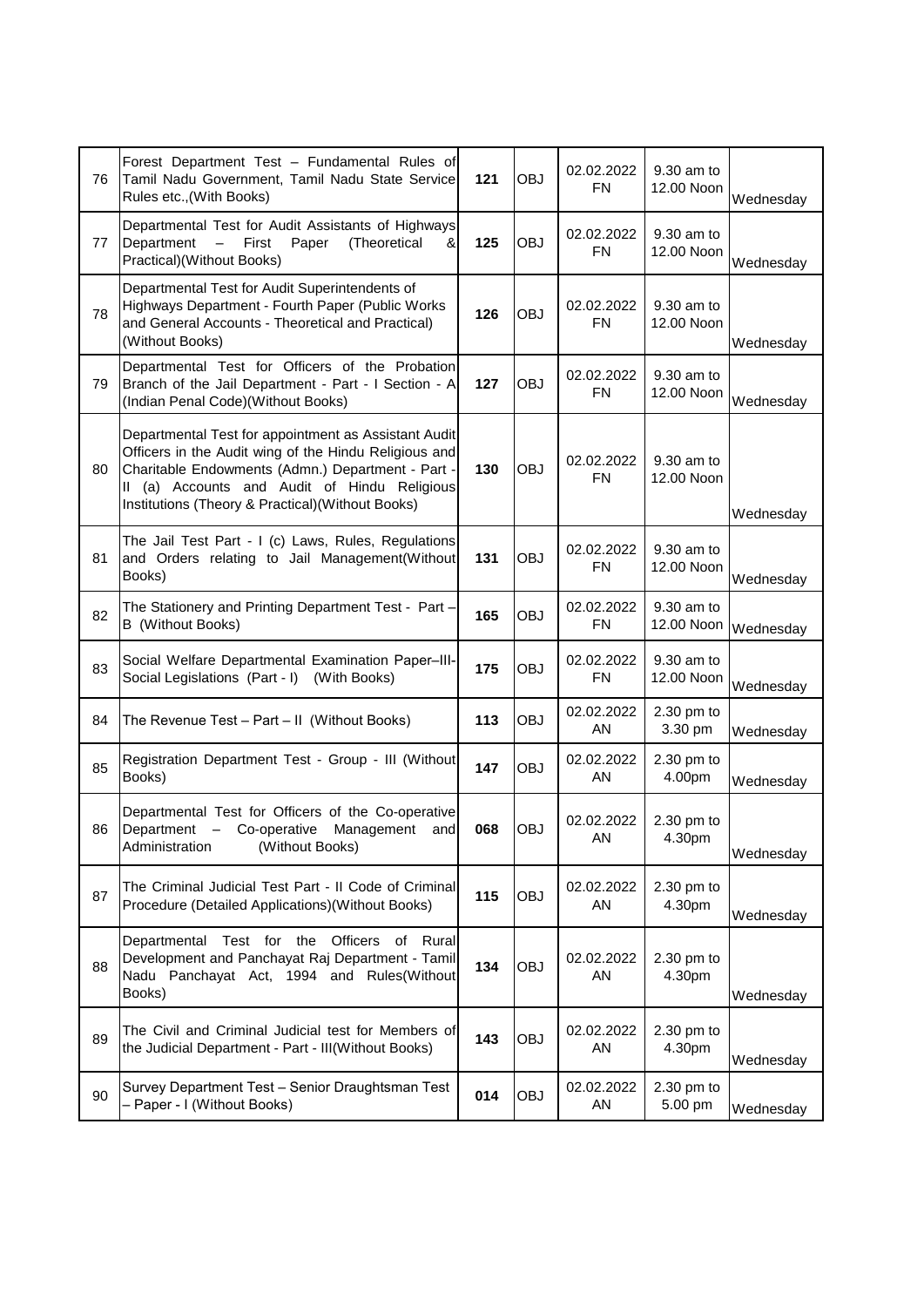| 91  | Departmental Test for Supervisors of Industrial Co-<br>operative in the Industries Department - Co-<br>operative Accounts and Audit including Book -<br>keeping and Secretarial Practice<br>(Without)<br>Books)                                                                                                                                                | 049 | <b>OBJ</b> | 02.02.2022<br>ΑN        | $2.30$ pm to<br>5.00 pm   | Wednesday |
|-----|----------------------------------------------------------------------------------------------------------------------------------------------------------------------------------------------------------------------------------------------------------------------------------------------------------------------------------------------------------------|-----|------------|-------------------------|---------------------------|-----------|
| 92  | Subordinate Accounts Services Examinations -<br>Paper - IV (Fundamental Rules, Pension Rules and<br>other applicable rules and codes)<br>(With Books)                                                                                                                                                                                                          | 114 | <b>OBJ</b> | 02.02.2022<br>AN        | 2.30 pm to<br>5.00 pm     | Wednesday |
| 93  | Fisheries Departmental Test - I - Tamil Nadu<br>Fisheries Manual - Part - I and II (With Books)                                                                                                                                                                                                                                                                | 132 | <b>OBJ</b> | 02.02.2022<br>AN        | 2.30 pm to<br>5.00 pm     | Wednesday |
| 94  | Departmental Test for Audit Assistants of Highways<br>Department - Second Paper (Theoretical and<br>Practical) (Without Books)                                                                                                                                                                                                                                 | 139 | <b>OBJ</b> | 02.02.2022<br>AN        | 2.30 pm to<br>5.00 pm     | Wednesday |
| 95  | Hindu Religious and Charitable Endowments (Admn.)<br>Department Test - First Paper (Without Books)                                                                                                                                                                                                                                                             | 141 | <b>OBJ</b> | 02.02.2022<br>AN        | 2.30 pm to<br>5.00 pm     | Wednesday |
| 96  | Departmental Test for Officers of the Probation<br>Branch of the Jail Department - Part - I Section - B<br>(Criminal Procedure Code) (Without Books)                                                                                                                                                                                                           | 142 | <b>OBJ</b> | 02.02.2022<br>AN        | 2.30 pm to<br>5.00 pm     | Wednesday |
| 97  | Departmental Test for appointment as Assistant Audit<br>Officers in the Audit wing of the Hindu Religious and<br>Charitable Endowments (Admn.) Department - Part -<br>II (b) Accounts and Audit of Tiruppani Works for<br>Religious Institutions and General Accounts<br>οf<br>Government<br>of<br>Tamil<br>&<br>Nadu<br>(Theory<br>Practical) (Without Books) | 146 | <b>OBJ</b> | 02.02.2022<br>ΑN        | 2.30 pm to<br>5.00 pm     | Wednesday |
| 98  | Jail Test Part - II - The Juvenile Justice (Care and<br>Protection of Children) Act, 2000 (Central Act 56 of<br>2000) (Without Books)                                                                                                                                                                                                                          | 148 | <b>OBJ</b> | 02.02.2022<br>ΑN        | 2.30 pm to<br>5.00 pm     | Wednesday |
| 99  | Labour and Factories Department Test -<br>Part-Al<br>(With Books)                                                                                                                                                                                                                                                                                              | 160 | <b>OBJ</b> | 02.02.2022<br>AN        | 2.30 pm to<br>5.00 pm     | Wednesday |
| 100 | Social Welfare Departmental Examination Paper-IV-<br>Social Legislations (Part - II)<br>(With Books)                                                                                                                                                                                                                                                           | 176 | <b>OBJ</b> | 02.02.2022<br>AN        | 2.30 pm to<br>5.00 pm     | Wednesday |
| 101 | Departmental Test for Officers of the Co-operative<br>Department - Auditing(Without Books)                                                                                                                                                                                                                                                                     | 071 | <b>OBJ</b> | 03.02.2022<br><b>FN</b> | 9.30 am to<br>10.30 am    | Thursday  |
| 102 | The Revenue Test - Part - III (Without Books)                                                                                                                                                                                                                                                                                                                  | 136 | <b>OBJ</b> | 03.02.2022<br><b>FN</b> | 9.30 am to<br>10.30 am    | Thursday  |
| 103 | Departmental Test for Officers of the Probation<br>Branch of the Jail Department Part-II Section - A<br>(Without Books)                                                                                                                                                                                                                                        | 150 | <b>OBJ</b> | 03.02.2022<br><b>FN</b> | 9.30 am to<br>10.45am     | Thursday  |
| 104 | Departmental Test for Officers of the Probation<br>Branch of the Jail Department Part-II-Section-B<br>(Without Books)                                                                                                                                                                                                                                          | 151 | OBJ        | 03.02.2022<br><b>FN</b> | 10.45 am to<br>12.00 Noon | Thursday  |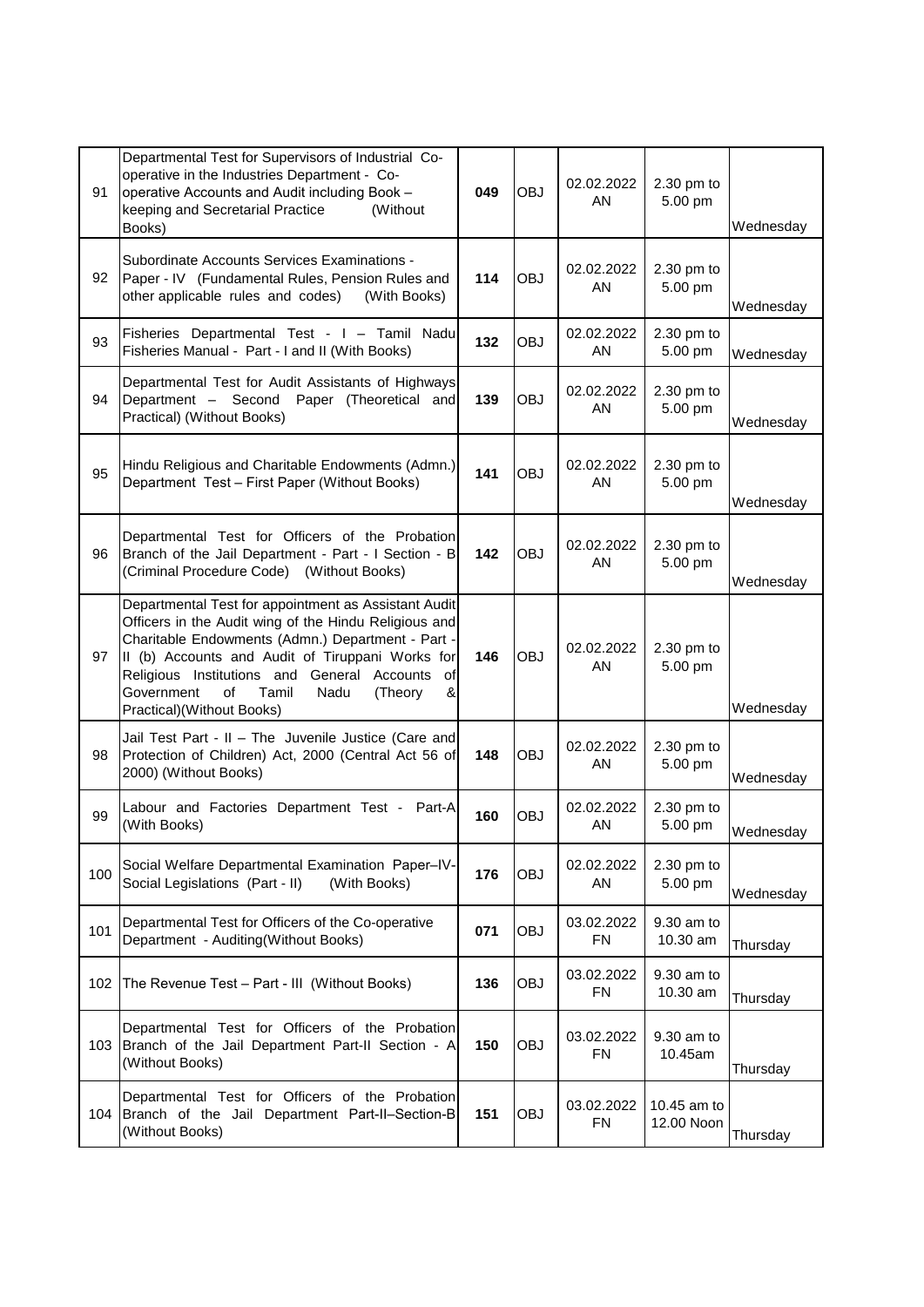| 105 | The Criminal Judicial Test Part - III The Indian<br>Evidence Act(Without Books)                                                                                        | 144 | <b>OBJ</b> | 03.02.2022<br><b>FN</b> | 9.30 am to<br>11.30 am   | Thursday |
|-----|------------------------------------------------------------------------------------------------------------------------------------------------------------------------|-----|------------|-------------------------|--------------------------|----------|
| 106 | Departmental Test for Junior Assistants in the Office<br>of the Administrator-General and Official Trustee -<br>First Paper(Without Books)                             | 157 | <b>OBJ</b> | 03.02.2022<br><b>FN</b> | 9.30 am to<br>11.30 am   | Thursday |
| 107 | The Panchayat Development Account Test (Without<br>Books)                                                                                                              | 166 | <b>OBJ</b> | 03.02.2022<br><b>FN</b> | 9.30 am to<br>11.30 am   | Thursday |
| 108 | Survey Department Test - Head Draughtsman Test -<br>Paper - I(Without Books)                                                                                           | 015 | <b>OBJ</b> | 03.02.2022<br><b>FN</b> | 9.30 am to<br>12.00 Noon | Thursday |
| 109 | Departmental Test for Supervisors of Industrial Co-<br>operative in the Industries Department - Business<br>Administration including Cost Accounting(Without<br>Books) | 063 | <b>OBJ</b> | 03.02.2022<br><b>FN</b> | 9.30 am to<br>12.00 Noon | Thursday |
| 110 | Subordinate Accounts Services Examinations -<br>Paper - III (Accounts and Audit in internal Audit and<br>Statutory Boards Audit) (With Books)                          | 138 | <b>OBJ</b> | 03.02.2022<br><b>FN</b> | 9.30 am to<br>12.00 Noon | Thursday |
| 111 | Departmental Test for Audit Superintendents of<br>Highways Department - Fifth Paper (Establishment<br>Audit - Theoretical and Practical) (Without Books)               | 140 | <b>OBJ</b> | 03.02.2022<br><b>FN</b> | 9.30 am to<br>12.00 Noon | Thursday |
| 112 | Departmental Test on Land Laws and other religious<br>Acts for Hindu Religious and Charitable Endowments<br>Department (Without Books)                                 | 156 | <b>OBJ</b> | 03.02.2022<br><b>FN</b> | 9.30 am to<br>12.00 Noon | Thursday |
| 113 | Hindu Religious and Charitable Endowments (Admn.)<br>Department Test - Second Paper (Without Books)                                                                    | 163 | <b>OBJ</b> | 03.02.2022<br><b>FN</b> | 9.30 am to<br>12.00 Noon | Thursday |
| 114 | Labour and Factories Department Test -Part - B<br>(With Books)                                                                                                         | 170 | <b>OBJ</b> | 03.02.2022<br><b>FN</b> | 9.30 am to<br>12.00 Noon | Thursday |
| 115 | Social Welfare Departmental Examination Paper-V-<br>Advanced Law (With Books)                                                                                          | 177 | <b>OBJ</b> | 03.02.2022<br><b>FN</b> | 9.30 am to<br>12.00 Noon | Thursday |
| 116 | The Account Test for Subordinate Officers-Part-<br>(Without Books)                                                                                                     | 124 | <b>OBJ</b> | 03.02.2022<br>AN        | 2.30 pm to<br>4.00 pm    | Thursday |
| 117 | Departmental Test for Officers of the Co-operative<br>Department - Co-operation<br>(Without Books)                                                                     | 051 | <b>DES</b> | 04.02.2022<br><b>FN</b> | 9.30 am to<br>10.00 am   | Friday   |
| 118 | Departmental Test for Members of the Tamil Nadu<br>Ministerial Service in the National Employment<br>Service (Without Books)                                           | 052 | <b>DES</b> | 04.02.2022<br><b>FN</b> | 9.30 am to<br>10.00 am   | Friday   |
| 119 | The Criminal Judicial Test Part - I Indian Penal Code<br>(General Principles) (Without Books)                                                                          | 055 | <b>DES</b> | 04.02.2022<br><b>FN</b> | 9.30 am to<br>10.00 am   | Friday   |
| 120 | Departmental Test for the Officers of Rural<br>Development and Panchayat Raj Department -<br>Poverty alleviation through Self Help Groups(Without<br>Books)            | 056 | <b>DES</b> | 04.02.2022<br><b>FN</b> | 9.30 am to<br>10.00 am   | Friday   |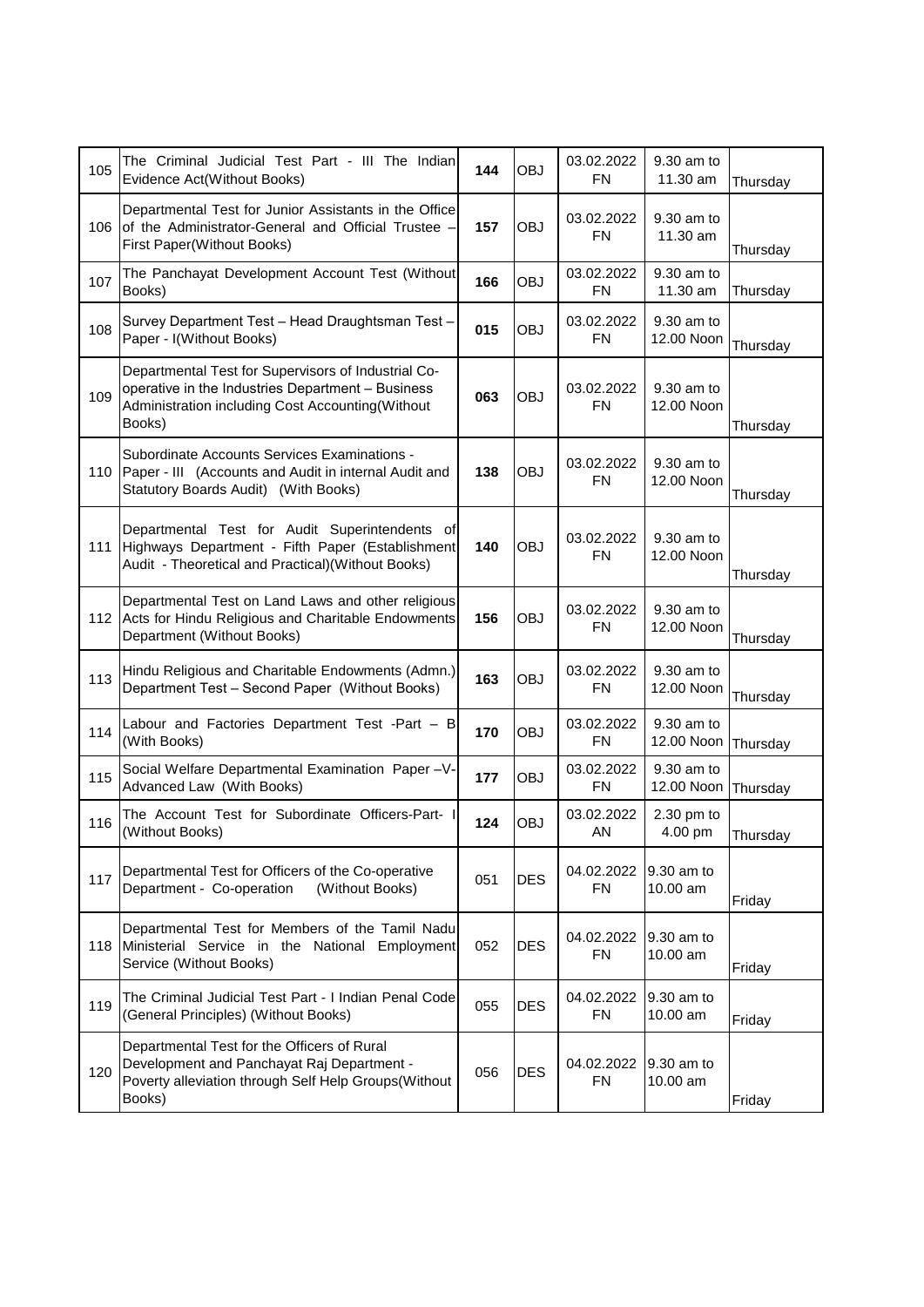| 121 | Departmental Test for Junior Assistants in the office<br>the<br>Administrator-General<br>Official<br>and<br>οf<br>Trustee-Second Paper(Without Books) | 062 | <b>DES</b> | 04.02.2022<br><b>FN</b> | 9.30 am to<br>10.00 am    | Friday |
|-----|-------------------------------------------------------------------------------------------------------------------------------------------------------|-----|------------|-------------------------|---------------------------|--------|
| 122 | Tamil Nadu Wakf Board Department Test - Second<br>Paper (General Principles)<br>(Without Books)                                                       | 074 | <b>DES</b> | 04.02.2022<br><b>FN</b> | 9.30 am to<br>10.00 am    | Friday |
| 123 | Test<br>Agricultural<br>Departmental<br>for<br>Marketing<br>Department Employees(With Books)                                                          | 128 | <b>DES</b> | 04.02.2022<br>FN        | 19.30 am to<br>$10.00$ am | Friday |
| 124 | Departmental Test in Commercial Taxes Acts -<br>Part - I(With Books)                                                                                  | 129 | <b>DES</b> | 04.02.2022<br><b>FN</b> | 9.30 am to<br>10.00 am    | Friday |
| 125 | Tamil Nadu Water Supply and Drainage Board<br>Department Test(With Books)                                                                             | 154 | <b>DES</b> | 04.02.2022<br><b>FN</b> | 9.30 am to<br>10.00 am    | Friday |
| 126 | Departmental Test for Junior Assistants in the Police<br>Department(With Books)                                                                       | 169 | <b>DES</b> | 04.02.2022<br><b>FN</b> | 9.30 am to<br>10.00 am    | Friday |
| 127 | Local Fund Audit Department Test - Commercial<br>Book - keeping (Without Books)                                                                       | 064 | <b>DES</b> | 04.02.2022<br><b>FN</b> | 9.30 am to<br>10.30 am    | Friday |
| 128 | Registration Department Test - Group-I Paper-I<br>(With Books)                                                                                        | 109 | <b>DES</b> | 04.02.2022<br><b>FN</b> | 9.30 am to<br>$10.30$ am  | Friday |
| 129 | Departmental Test for Subordinate Officers in the<br><b>Tamil Nadu Treasuries and Accounts</b><br>Department(With Books)                              | 164 | <b>DES</b> | 04.02.2022<br><b>FN</b> | 9.30 am to<br>10.30 am    | Friday |
| 130 | Departmental Test for Evaluation and Applied<br><b>Research Department(Without Books)</b>                                                             | 070 | <b>DES</b> | 04.02.2022<br><b>FN</b> | 9.30 am to<br>11.00 am    | Friday |
| 131 | General Educational Test of the S.S.L.C. Standard -<br>Paper - II - General Knowledge (Without Books)                                                 | 018 | <b>DES</b> | 04.02.2022<br><b>FN</b> | 9.30 am to<br>12.00 Noon  | Friday |
| 132 | Second Class Language Test - Part-A Written<br>Examination (Translation, Composition, Letter Writing<br>and Language Skills) (Without Books)          | 019 | <b>DES</b> | 04.02.2022<br><b>FN</b> | 9.30 am to<br>12.00 Noon  | Friday |
| 133 | Departmental Test for Audit Superintendents of<br>Highways Department - First Paper (Precis and<br>Draft) (Without Books)                             | 020 | <b>DES</b> | 04.02.2022<br><b>FN</b> | 9.30 am to<br>12.00 Noon  | Friday |
| 134 | Translation Test - First Paper - Translation of English<br>passage bearing on Court Judgement into Tamil<br>(Without Books)                           | 021 | <b>DES</b> | 04.02.2022<br><b>FN</b> | 9.30 am to<br>12.00 Noon  | Friday |
| 135 | Translation Test - First Paper - Translation of English<br>passage bearing on Court Judgement into Telugu<br>(Without Books)                          | 022 | <b>DES</b> | 04.02.2022<br><b>FN</b> | 9.30 am to<br>12.00 Noon  | Friday |
| 136 | Translation Test - First Paper - Translation of English<br>passage bearing on Court Judgement into<br>Malayalam (Without Books)                       | 023 | <b>DES</b> | 04.02.2022<br><b>FN</b> | 9.30 am to<br>12.00 Noon  | Friday |
| 137 | Translation Test - First Paper - Translation of English<br>passage bearing on Court Judgement into Hindi<br>(Without Books)                           | 024 | <b>DES</b> | 04.02.2022<br><b>FN</b> | 9.30 am to<br>12.00 Noon  | Friday |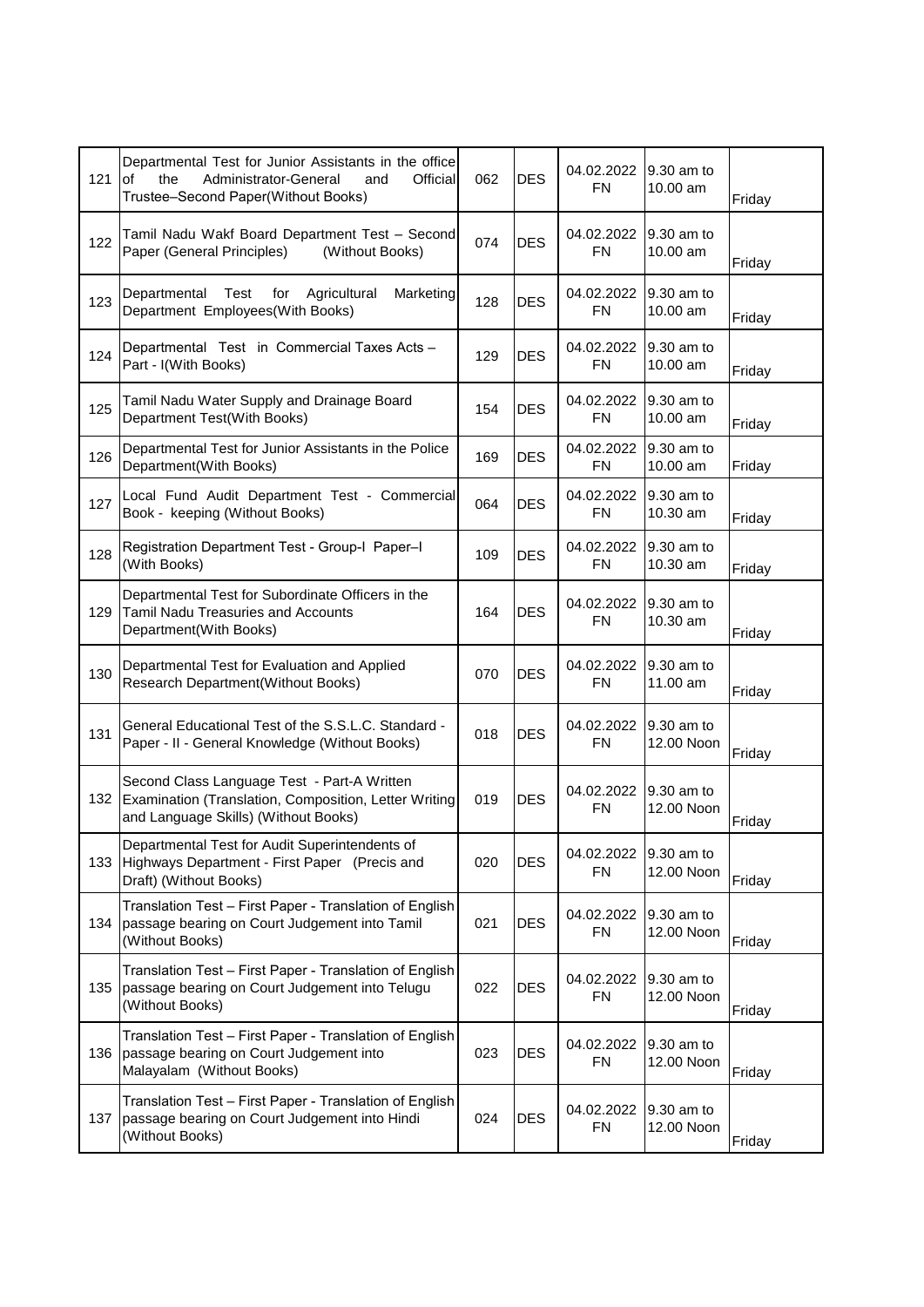| 138 | Translation Test - First Paper - Translation of English<br>passage bearing on Court Judgement into Urdu<br>(Without Books)                            | 025 | <b>DES</b> | 04.02.2022<br><b>FN</b> | 9.30 am to<br>12.00 Noon | Friday |
|-----|-------------------------------------------------------------------------------------------------------------------------------------------------------|-----|------------|-------------------------|--------------------------|--------|
| 139 | Translation Test - First Paper - Translation of English<br>passage bearing on Court Judgement into Kannada<br>(Without Books)                         | 026 | <b>DES</b> | 04.02.2022<br><b>FN</b> | 9.30 am to<br>12.00 Noon | Friday |
| 140 | Special Language Test for Officers of the Education<br>Department Higher Standard - First Paper - Tamil<br>(Text and Textual Grammar) (Without Books) | 027 | <b>DES</b> | 04.02.2022<br><b>FN</b> | 9.30 am to<br>12.00 Noon | Friday |
| 141 | Survey Departmental Test - Draughtsman Test -<br>Paper-II (Without Books)                                                                             | 031 | <b>DES</b> | 04.02.2022<br><b>FN</b> | 9.30 am to<br>12.00 Noon | Friday |
| 142 | Survey Departmental Test - Field Surveyor's Test -<br>Paper-II (Without Books)                                                                        | 032 | <b>DES</b> | 04.02.2022<br><b>FN</b> | 9.30 am to<br>12.00 Noon | Friday |
| 143 | Survey Departmental Test - Deputy Inspector of<br>Survey and Land Records Test - Paper-II (Without<br>Books)                                          | 033 | <b>DES</b> | 04.02.2022<br><b>FN</b> | 9.30 am to<br>12.00 Noon | Friday |
| 144 | Translation Test - Second Paper - Translation of<br>News Paper Report in Tamil to English (Without<br>Books)                                          | 036 | <b>DES</b> | 04.02.2022<br><b>FN</b> | 9.30 am to<br>12.00 Noon | Friday |
| 145 | Translation Test - Second Paper - Translation of<br>News Paper Report in Telugu to English (Without<br>Books)                                         | 037 | <b>DES</b> | 04.02.2022<br><b>FN</b> | 9.30 am to<br>12.00 Noon | Friday |
| 146 | Translation Test - Second Paper - Translation of<br>News Paper Report in Malayalam to English (Without<br>Books)                                      | 038 | <b>DES</b> | 04.02.2022<br><b>FN</b> | 9.30 am to<br>12.00 Noon | Friday |
| 147 | Translation Test - Second Paper - Translation of<br>News Paper Report in Hindi to English (Without<br>Books)                                          | 039 | <b>DES</b> | 04.02.2022<br><b>FN</b> | 9.30 am to<br>12.00 Noon | Friday |
| 148 | Translation Test - Second Paper - Translation of<br>News Paper Report in Urdu to English (Without<br>Books)                                           | 040 | <b>DES</b> | 04.02.2022<br><b>FN</b> | 9.30 am to<br>12.00 Noon | Friday |
| 149 | Translation Test - Second Paper - Translation of<br>News Paper Report in Kannada to English (Without<br>Books)                                        | 041 | <b>DES</b> | 04.02.2022<br><b>FN</b> | 9.30 am to<br>12.00 Noon | Friday |
| 150 | Departmental Test for Officers of the National<br><b>Employment Service(Without Books)</b>                                                            | 58  | <b>DES</b> | 04.02.2022<br>AN        | 2.30 pm to<br>3.00 pm    | Friday |
| 151 | Departmental Test for Officers of the Co-operative<br>Department - Co-operative Credit and<br>Banking(Without Books)                                  | 61  | <b>DES</b> | 04.02.2022<br>AN        | 2.30 pm to<br>3.00 pm    | Friday |
| 152 | The Criminal Judicial Test Part - II Code of Criminal<br>Procedure (General Principles) (Without Books)                                               | 69  | <b>DES</b> | 04.02.2022<br>AN        | 2.30 pm to<br>3.00 pm    | Friday |
| 153 | The Civil and Criminal Judicial test for Members of<br>the Judicial Department-Part-I (With Books)                                                    | 105 | <b>DES</b> | 04.02.2022<br>AN        | 2.30 pm to<br>3.00 pm    | Friday |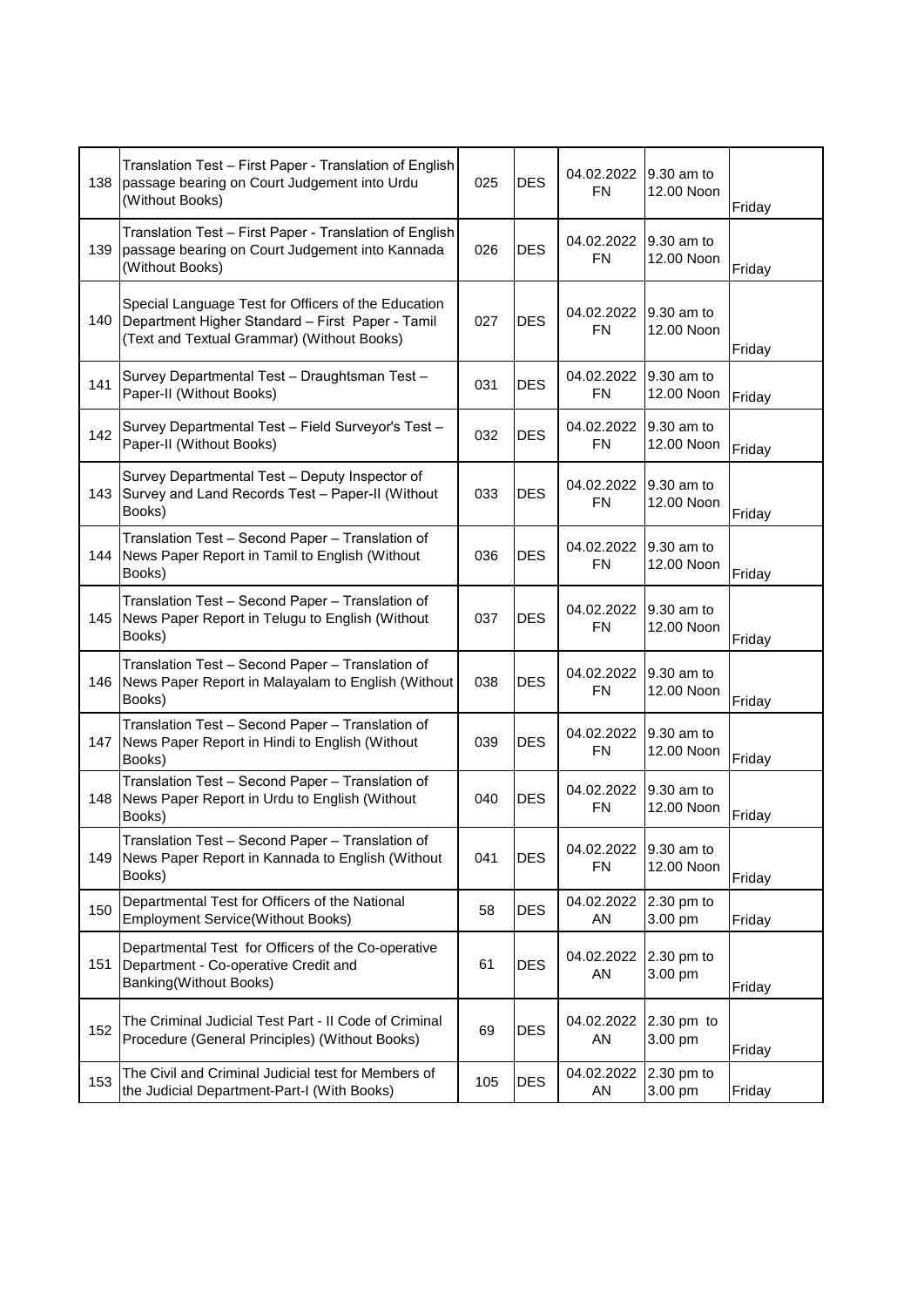| 154 | Departmental Test for the Officers of Rural<br>Development & Panchayat Raj Department -<br>Scheme Administration (RD & PR Institution) & The<br>Tamil Nadu Transparency in Tenders Act, 1998 & the<br>Tamil Nadu Transparency in Tenders Rules, 2000<br>(With Books) | 111 | <b>DES</b> | 04.02.2022<br>AN        | 2.30 pm to<br>3.00 pm  | Friday   |
|-----|----------------------------------------------------------------------------------------------------------------------------------------------------------------------------------------------------------------------------------------------------------------------|-----|------------|-------------------------|------------------------|----------|
| 155 | Departmental Test in Commercial Taxes Acts -<br>Part - II(With Books)                                                                                                                                                                                                | 145 | <b>DES</b> | 04.02.2022<br>AN        | 2.30 pm to<br>3.00 pm  | Friday   |
| 156 | Agricultural Department Test for the Members of the<br>Tamil Nadu Ministerial Service in the Agriculture<br>Department (With Books)                                                                                                                                  | 161 | <b>DES</b> | 04.02.2022<br>AN        | 2.30 pm to<br>3.00 pm  | Friday   |
| 157 | Tamil Nadu Wakf Board Department Test - First<br>Paper (Detailed Application) (With Books)                                                                                                                                                                           | 171 | <b>DES</b> | 04.02.2022<br>AN        | 2.30 pm to<br>3.00 pm  | Friday   |
| 158 | Registration Department Test - Group-I Paper-II<br>(With Books)                                                                                                                                                                                                      | 120 | <b>DES</b> | 04.02.2022<br>AN        | 2.30 pm to<br>3.30 pm  | Friday   |
| 159 | Departmental Test for Audit Superintendents of<br>Highways Department - Third Paper<br>(Constitution of India) (Without Books)                                                                                                                                       | 030 | <b>DES</b> | 04.02.2022<br>AN        | 2.30 pm to<br>5.00 pm  | Friday   |
| 160 | Advanced Language Test for Officers of the Tamil<br>Nadu Educational Subordinate Service - Tamil First<br>Paper (Prose and Poetry) (Without Books)                                                                                                                   | 034 | <b>DES</b> | 04.02.2022<br>AN        | 2.30 pm to<br>5.00 pm  | Friday   |
| 161 | General Educational Test of the S.S.L.C. Standard -<br>Paper - I - General Tamil<br>(Without Books)                                                                                                                                                                  | 043 | <b>DES</b> | 04.02.2022<br>AN        | 2.30 pm to<br>5.00 pm  | Friday   |
| 162 | Survey Departmental Test - Sub-Inspector of Survey<br>and Land Records Test - Paper-II (Without Books)                                                                                                                                                               | 045 | <b>DES</b> | 04.02.2022<br>AN        | 2.30 pm to<br>5.00 pm  | Friday   |
| 163 | Survey Departmental Test - Head Draughtsman Test<br>- Paper-II (Without Books)                                                                                                                                                                                       | 046 | <b>DES</b> | 04.02.2022<br>AN        | 2.30 pm to<br>5.00 pm  | Friday   |
| 164 | Survey Departmental Test - Senior<br>Draughtsman Test - Paper-II<br>(without)<br>books)                                                                                                                                                                              | 047 | <b>DES</b> | 04.02.2022<br>AN        | 2.30 pm to<br>5.00 pm  | Friday   |
| 165 | The Criminal Judicial Test Part - I Indian Penal Code<br>(Detailed Applications) (With Books)                                                                                                                                                                        | 103 | <b>DES</b> | 05.02.2022<br><b>FN</b> | 9.30 am to<br>10.00 am | Saturday |
| 166 | The Civil and Criminal Judicial test for Members of<br>the Judicial Department-Part-II (With Books)                                                                                                                                                                  | 116 | <b>DES</b> | 05.02.2022<br><b>FN</b> | 9.30 am to<br>10.00 am | Saturday |
| 167 | Departmental Test for the Officers of Rural<br>Development & Panchayat Raj Department - Basic<br>Technical skills for Administrators and e-gov modules<br>of various RD Schemes and Administration(With<br>Books)                                                    | 123 | <b>DES</b> | 05.02.2022<br><b>FN</b> | 9.30 am to<br>10.00 am | Saturday |
| 168 | Departmental Test in Commercial Taxes Acts -<br>Part - III(With Books)                                                                                                                                                                                               | 155 | <b>DES</b> | 05.02.2022<br><b>FN</b> | 9.30 am to<br>10.00 am | Saturday |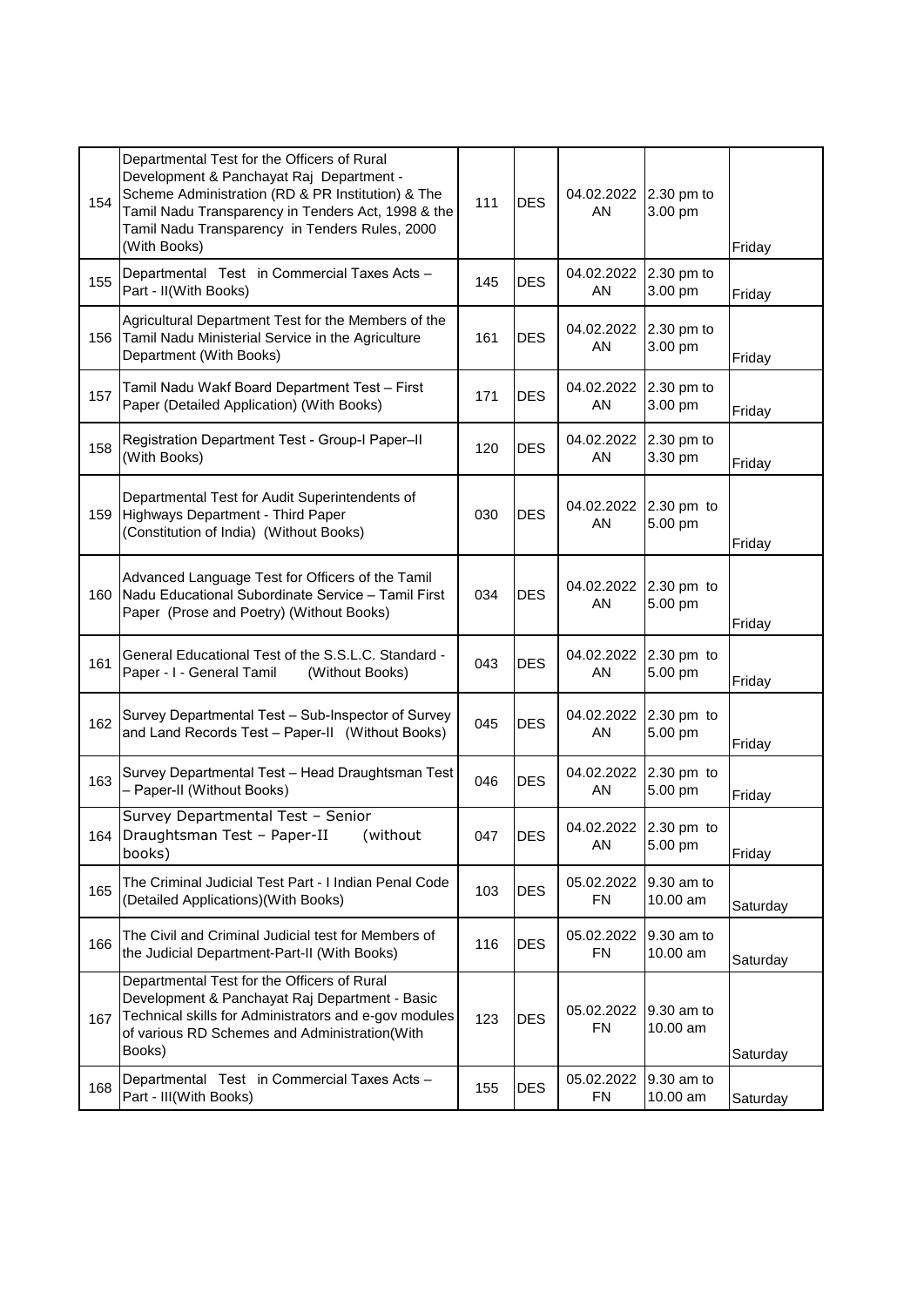| 169 | Agricultural Department Test for the Technical<br>Officers of the Agriculture Department<br>(With<br>Books)                                                     | 167 | <b>DES</b> | 05.02.2022<br><b>FN</b> | 9.30 am to<br>$10.00$ am | Saturday |
|-----|-----------------------------------------------------------------------------------------------------------------------------------------------------------------|-----|------------|-------------------------|--------------------------|----------|
| 170 | (With<br>Registration Department Test - Group -II<br>Books)                                                                                                     | 133 | <b>DES</b> | 05.02.2022<br>FN        | 9.30 am to<br>10.30 am   | Saturday |
| 171 | Departmental Test for Officers of the Co-operative<br>Department - Book - Keeping<br>(Without Books)                                                            | 057 | <b>DES</b> | 05.02.2022<br><b>FN</b> | 9.30 am to<br>11.00 am   | Saturday |
| 172 | The Revenue Test - Part - I (With Books)                                                                                                                        | 101 | <b>DES</b> | 05.02.2022<br><b>FN</b> | 9.30 am to<br>11.00 am   | Saturday |
| 173 | Departmental Test for Audit Superintendents of<br>Highways Department - Second Paper (Elementary<br>Book-keeping) (Without Books)                               | 035 | <b>DES</b> | 05.02.2022<br>FN        | 9.30 am to<br>12.00 noon | Saturday |
| 174 | Special Language Test for Officers of the Education<br>Department Higher Standard - Second Paper<br>(Without Books)                                             | 042 | <b>DES</b> | 05.02.2022<br>FN        | 9.30 am to<br>12.00 noon | Saturday |
| 175 | General Educational Test of the S.S.L.C. Standard -<br>Paper - I - General English<br>(Without Books)                                                           | 044 | <b>DES</b> | 05.02.2022<br>FN        | 9.30 am to<br>12.00 noon | Saturday |
| 176 | Departmental Test for Officers of the Co-operative<br>Co-operative<br>Management<br>Department<br>$\qquad \qquad -$<br>and<br>Administration<br>(Without Books) | 68  | <b>DES</b> | 05.02.2022<br>AN        | 2.30 pm to<br>3.00 pm    | Saturday |
| 177 | The Criminal Judicial Test Part - II Code of Criminal<br>Procedure (Detailed Applications) (With Books)                                                         | 115 | <b>DES</b> | 05.02.2022<br>AN        | 2.30 pm to<br>3.00 pm    | Saturday |
| 178 | Departmental Test for the Officers of Rural<br>Development and Panchayat Raj Department - Tamil<br>Nadu Panchayat Act, 1994 and Rules(With Books)               | 134 | <b>DES</b> | 05.02.2022<br>AN        | 2.30 pm to<br>3.00 pm    | Saturday |
| 179 | The Civil and Criminal Judicial test for Members of<br>the Judicial Department - Part - III<br>(With<br>Books)                                                  | 143 | <b>DES</b> | 05.02.2022<br>AN        | 2.30 pm to<br>3.00 pm    | Saturday |
| 180 | Registration Department Test - Group - III<br>(With<br>Books)                                                                                                   | 147 | <b>DES</b> | 05.02.2022<br>AN        | 2.30 pm to<br>3.30 pm    | Saturday |
| 181 | The Revenue Test - Part - II (With Books)                                                                                                                       | 113 | <b>DES</b> | 05.02.2022<br>AN        | 2.30 pm to<br>4.00 pm    | Saturday |
| 182 | Advanced Language Test for Officers of the Tamil<br>Nadu Educational Subordinate Service - Tamil<br>Second Paper (Translation and Essay) (Without<br>Books)     | 048 | <b>DES</b> | 05.02.2022<br>AN        | 2.30 pm to<br>5.00 pm    | Saturday |
| 183 | The Criminal Judicial Test Part - III The Indian<br>Evidence Act(With Books)                                                                                    | 144 | <b>DES</b> | 06.02.2022<br><b>FN</b> | 9.30 am to<br>10.00 am   | Sunday   |